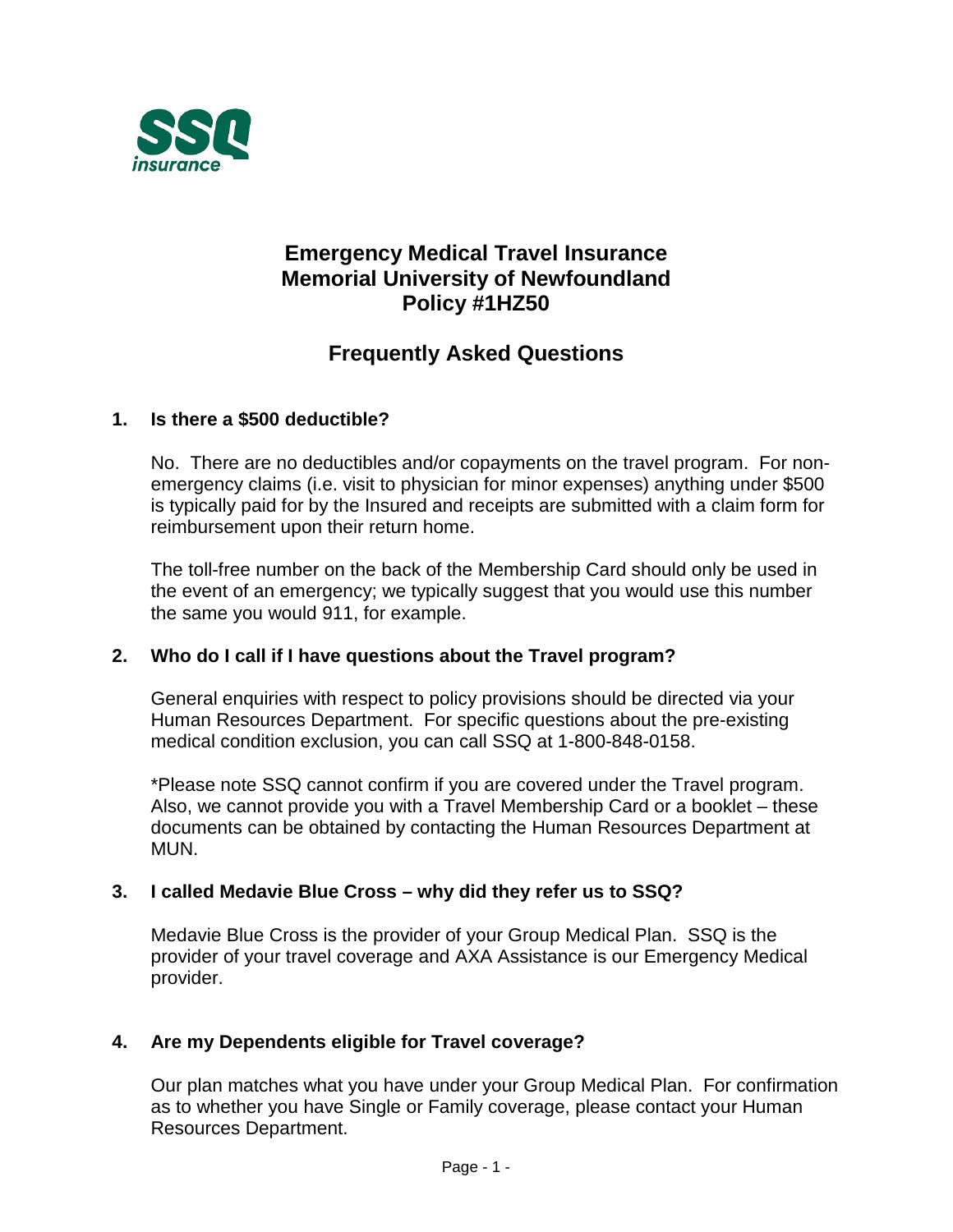

#### **5. Is there limited or restricted coverage due to a pre-existing medical conditions?**

For active employees there are no pre-existing medical condition exclusion. However, for retirees the following pre-existing clause is applicable:

any condition for which the Insured Person received medical advice, consultation or treatment within six (6) months prior to the commencement of a Trip, with the exception of a Chronic Condition which is under treatment and Stabilized by the regular use of prescribed medication;

"Chronic Condition" means a disease or disorder which has existed for a minimum of six (6) months.

"Stabilized" means there has not been a change in the medical condition requiring medical or psychiatric intervention for a minimum of six (6) months.

\*\*Please refer to your booklet for a full listing of Exclusions and Limitations

#### **6. When do I call AXA Assistance?**

In the event of an emergency, AXA Assistance should be contacted immediately. You may also contact AXA Assistance prior to travel for information on passports, visas, required vaccinations and any restrictions that apply to the country you are visiting. Please note that AXA Assistance cannot provide you with specific information about your policy.

#### **7. Where do I submit my claim?**

All Atlantic claims should be submitted to our Montreal claims office (address on claim form), and as follows:

SSQ Insurance 1225 St-Charles Street West, Suite 200, Longueuil QC J4K 0B9 [claims.spgroup@ssq.ca](mailto:claims.spgroup@ssq.ca)